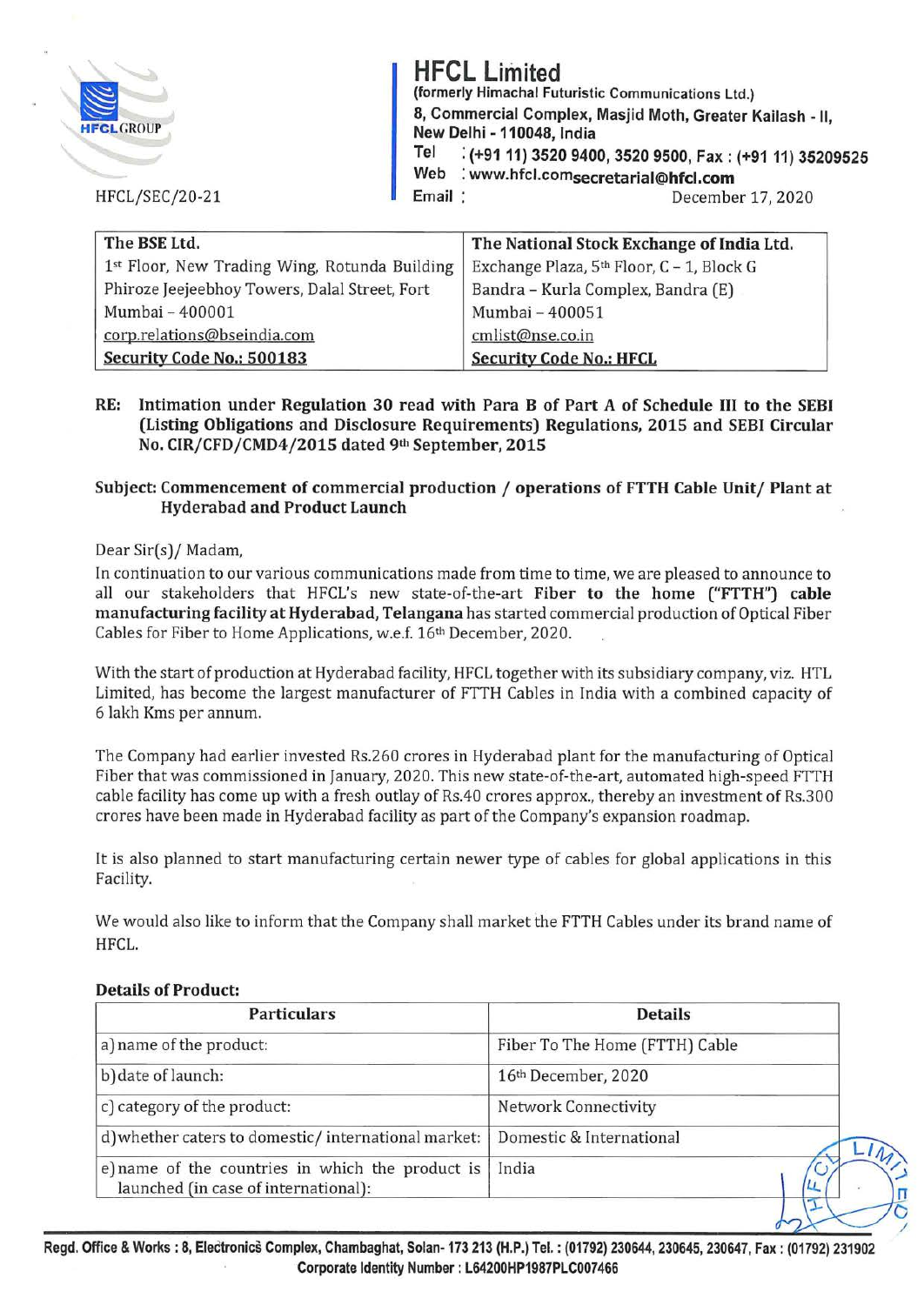#### **secretarial@hfcl.com**

We are also enclosing herewith a Press Release in connection with commencement of FTTH Cables Manufacturing Facility.

We request to take the above information on your records and disseminate the same on your respective websites.

Thanking you.

Yours faithfully, For **HFCL Limited**  *(Formerly Himachal Futuristic Communications Limited)* 

 $\frac{1}{1}$ 

**(Manoj Baid)**<br>
Senior Vice-President (Corporate) & Senior Vice-President (Corporate) & Company Secretary

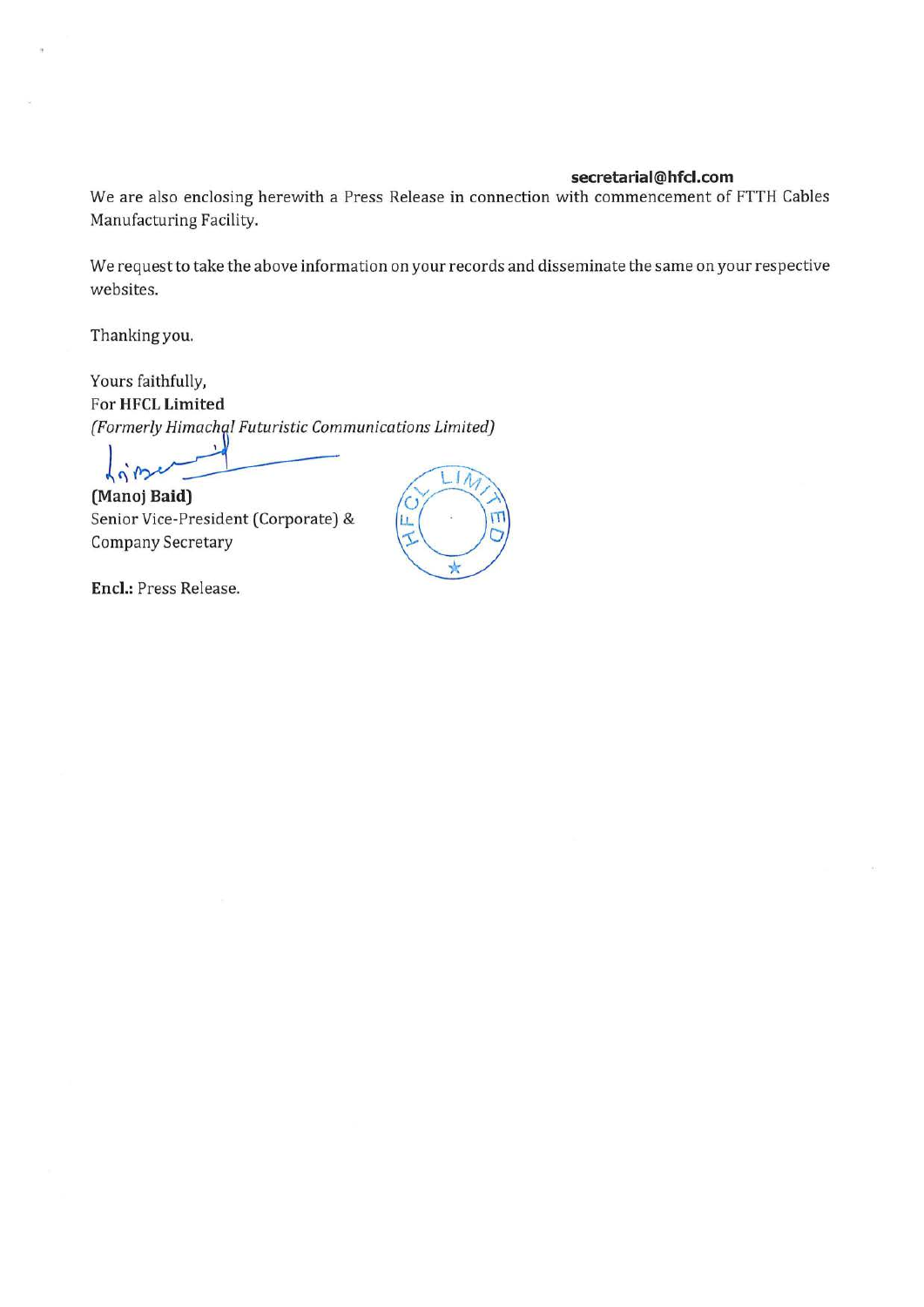

E (formerly Himachal Futuristic Communication (1)<br>
8, Commercial Complex, Masjid Moth, Greater Kailash - II,<br>
New Delhi - 110048, India **HFCL Limited**<br>(formerly Himachal Futuristic Communicatio) Tel : (+9111) 3520 9400, 3520 9500, Fax: (+9111) 35209525 Web : www.hfcl.com Email **secretarial@hfcl.com**

Media Release

# **HFCL starts commercial production of FTTH Cables from new Facility in Hyderabad**

#### *Becomes largest manufacturer of FTTH cables in India with capacity of* **6** *lakh kms/annum*

**New Delhi, December 17, 2020:** HFCL's new Fiber-to-the-home (FTTH) Cable manufacturing Facility at Hyderabad, Telangana has commenced commercial production of Optical Fiber Cables for Fiber to Home Applications, w.e.f. 16<sup>th</sup> December, 2020. With the start of this new Facility at Hyderabad, HFCL together with its subsidiary company, viz. HTL Limited, has become the largest manufacturer of FTTH cables in India with a capacity of 6 lakh kms per annum.

The Company had earlier invested Rs.260 crores in Hyderabad Plant for the manufacturing of Optical Fiber that was commissioned in January, 2020. This new state-of-the-art, automated high-speed FTTH cable Facility has come up with a fresh outlay of Rs.40 crores to ensure high throughput, economies of scale and highest quality standards. Thus far, Rs.300 crores have been invested in Hyderabad Facility as part of the Company's expansion roadmap.

Speaking on this development, **Mr. Mahendra Nahata, Managing Director, HFCL** said, *"Our latest Facility in Hyderabad makes HFCL the largest FTTH player in the Country. India is seeing buoyant FTTH activity driven by private telcos and Government's thrust on rural network deployment. Expanding FTTH rollouts will not only boost our Country's 4G connectivity but it will also enhance our readiness for SG. The momentum in penetration of high-speed internet, increasing investment in digital networks and growing demand for affordable access makes us excited to serve the next generation communication needs of customers in India and across the globe."* 

The FTTH cable Plant has backward integration for supplies of major raw materials like Optical Fiber and ARP rods from the Company's existing manufacturing Facilities, further strengthening the supply chain.

Apart from supplying FTTH cables to telecom service providers in India, HFCL will also be exporting them to more than 30 countries where the Company is already having its presence. The Company will be marketing the FTTH Cables under its brand name of HFCL.

The Company's R&D facilities are developing different variants of new cables which will also be manufactured from the newly set up Facility at Hyderabad.  $\frac{1}{4}$ 

 $\mu$   $\pi$  $I\setminus$ \*